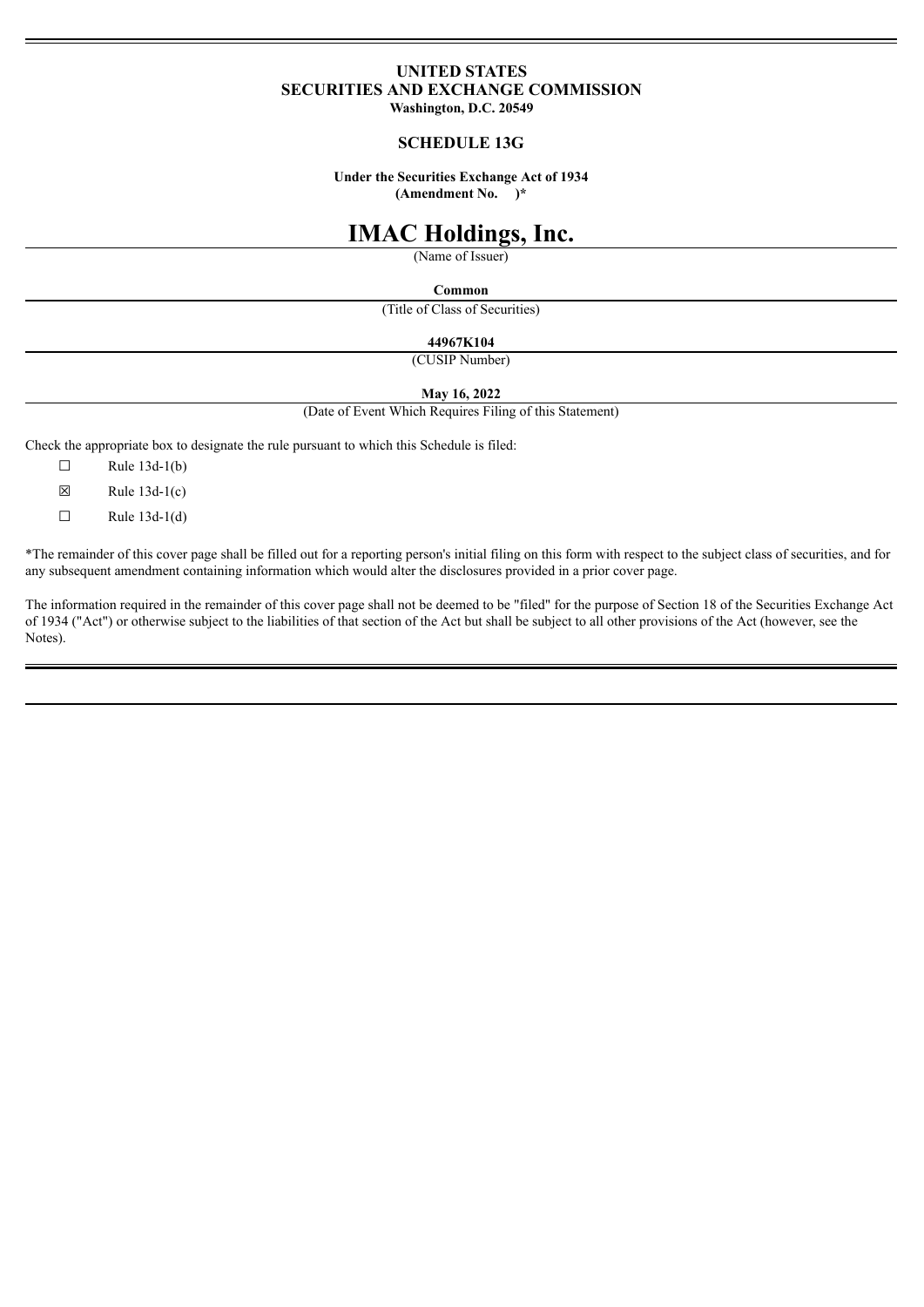| 1.                                           | Names of Reporting Persons<br>Peter S. Lynch                                          |              |                                                                     |  |  |  |
|----------------------------------------------|---------------------------------------------------------------------------------------|--------------|---------------------------------------------------------------------|--|--|--|
| 2.                                           |                                                                                       |              | Check the Appropriate Box if a Member of a Group (See Instructions) |  |  |  |
|                                              | (a)                                                                                   | $\Box$       |                                                                     |  |  |  |
|                                              | (b)                                                                                   | $\mathbf{o}$ |                                                                     |  |  |  |
| 3.                                           |                                                                                       | SEC Use Only |                                                                     |  |  |  |
| 4.                                           | Citizenship or Place of Organization<br>United States of America                      |              |                                                                     |  |  |  |
|                                              |                                                                                       | 5.           | Sole Voting Power<br>196,500                                        |  |  |  |
| Number of<br>Shares<br>Beneficially          |                                                                                       | 6.           | <b>Shared Voting Power</b><br>1,189,441                             |  |  |  |
| Owned by<br>Each<br>Reporting<br>Person With |                                                                                       | 7.           | Sole Dispositive Power<br>196,500                                   |  |  |  |
|                                              |                                                                                       | 8.           | Shared Dispositive Power<br>1,189,441                               |  |  |  |
| 9.                                           | Aggregate Amount Beneficially Owned by Each Reporting Person<br>1,385,941             |              |                                                                     |  |  |  |
| 10.                                          | Check if the Aggregate Amount in Row (9) Excludes Certain Shares (See Instructions) o |              |                                                                     |  |  |  |
| 11.                                          | Percent of Class Represented by Amount in Row (9)<br>5.23%                            |              |                                                                     |  |  |  |
| 12.                                          | Type of Reporting Person (See Instructions)<br>$\hbox{IN}$                            |              |                                                                     |  |  |  |
|                                              |                                                                                       |              |                                                                     |  |  |  |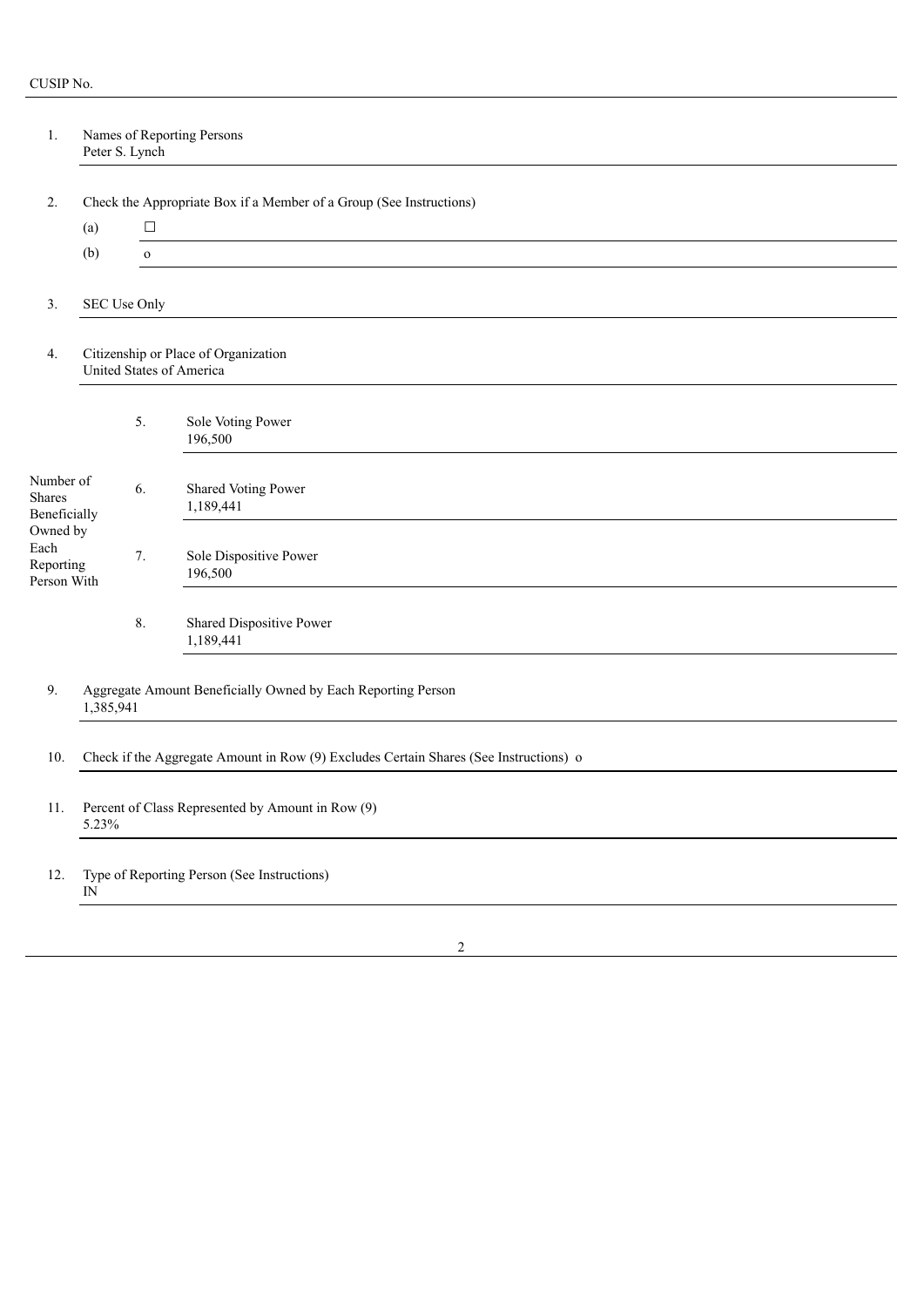## **Item 1.**

| (a) | Name of Issuer<br>IMAC Holdings Inc.                                                         |  |  |  |  |  |
|-----|----------------------------------------------------------------------------------------------|--|--|--|--|--|
| (b) | Address of Issuer's Principal Executive Offices<br>1605 Westgate Circle, Brentwood, TN 37027 |  |  |  |  |  |
|     |                                                                                              |  |  |  |  |  |

## **Item 2.**

| (a) | Name of Person Filing<br>Peter S. Lynch                                                                    |  |  |  |
|-----|------------------------------------------------------------------------------------------------------------|--|--|--|
| (b) | Address of Principal Business Office or, if none, Residence<br>200 Seaport Blvd Zone S4A, Boston, MA 02210 |  |  |  |
| (c) | Citizenship<br>United States of America                                                                    |  |  |  |
| (d) | Title of Class of Securities<br>Common Stock                                                               |  |  |  |
| (e) | CUSIP Number<br>44967K104                                                                                  |  |  |  |
|     |                                                                                                            |  |  |  |

## Item 3. If this statement is filed pursuant to §§240.13d-1(b) or 240.13d-2(b) or (c), check whether the person filing is a:

- (a) o Broker or dealer registered under section 15 of the Act (15 U.S.C. 78o);
- (b) o Bank as defined in section  $3(a)(6)$  of the Act (15 U.S.C. 78c);
- (c) o Insurance company as defined in section  $3(a)(19)$  of the Act (15 U.S.C. 78c);
- (d) o Investment company registered under section 8 of the Investment Company Act of 1940 (15 U.S.C. 80a-8);
- (e) o An investment adviser in accordance with  $\S 240.13d-1(b)(1)(ii)(E)$ ;
- (f) o An employee benefit plan or endowment fund in accordance with  $\S 240.13d-1(b)(1)(ii)(F)$ ;
- (g) o A parent holding company or control person in accordance with  $\S 240.13d-1(b)(1)(ii)(G)$ ;
- (h) o A savings association as defined in Section 3(b) of the Federal Deposit Insurance Act (12 U.S.C. 1813);
- (i) o A church plan that is excluded from the definition of an investment company under section  $3(c)(14)$  of the Investment Company Act of 1940 (15 U.S.C. 80a-3);
- (j) o A non-U.S. institution in accordance with  $\S 240.13d-1(b)(1)(ii)(J);$
- (k) o Group, in accordance with § 240.13d–1(b)(1)(ii)(K). If filing as a non-U.S. institution in accordance with § 240.13d–1(b)(1)(ii)  $(J)$ , please specify the type of institution:

3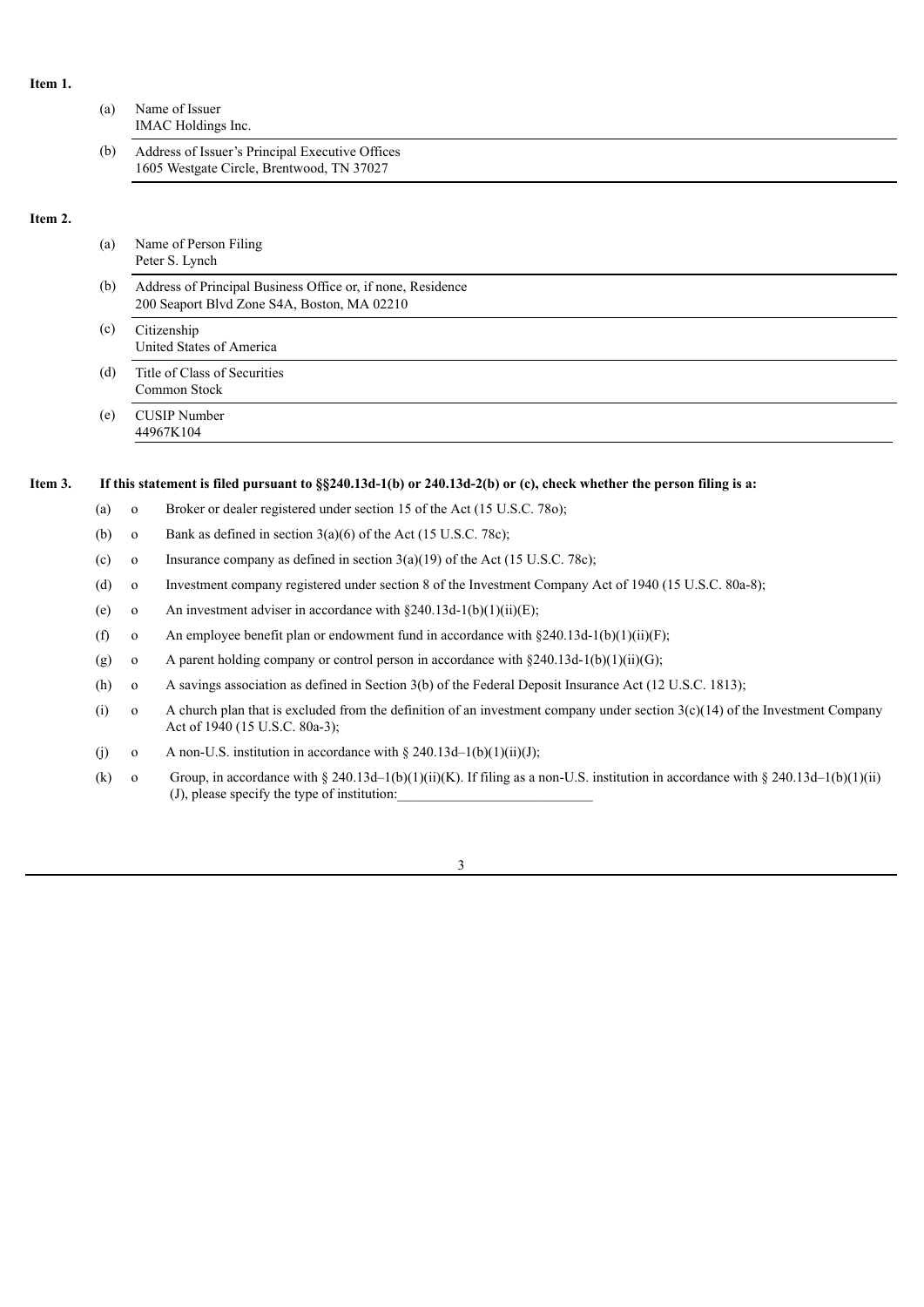### **Item 4. Ownership**

Provide the following information regarding the aggregate number and percentage of the class of securities of the issuer identified in Item 1.

| (a) |       | Amount beneficially owned:                              |  |  |  |  |
|-----|-------|---------------------------------------------------------|--|--|--|--|
|     |       | 1,385,941 shares                                        |  |  |  |  |
| (b) |       | Percent of class:                                       |  |  |  |  |
|     | 5.23% |                                                         |  |  |  |  |
| (c) |       | Number of shares as to which the person has:            |  |  |  |  |
|     | (i)   | Sole power to vote or to direct the vote                |  |  |  |  |
|     |       |                                                         |  |  |  |  |
|     |       | 196,500                                                 |  |  |  |  |
|     | (ii)  | Shared power to vote or to direct the vote              |  |  |  |  |
|     |       | 1,189,441                                               |  |  |  |  |
|     | (111) | Sole power to dispose or to direct the disposition of   |  |  |  |  |
|     |       | 196,500                                                 |  |  |  |  |
|     | (iv)  | Shared power to dispose or to direct the disposition of |  |  |  |  |
|     |       | 1,189,441                                               |  |  |  |  |
|     |       |                                                         |  |  |  |  |

#### **Item 5. Ownership of Five Percent or Less of a Class**

If this statement is being filed to report the fact that as of the date hereof the reporting person has ceased to be the beneficial owner of more than five percent of the class of securities, check the following o.

#### **Item 6. Ownership of More than Five Percent on Behalf of Another Person**

The shares identified in Item 4 includes shares beneficially owned by Mr. Lynch, shares beneficially owned in a charitable remainder trust, shares beneficially owned in a trust for members of Mr. Lynch's family and shares beneficially owned by a charitable foundation of which Mr. Lynch is a trustee.

#### Item 7. Identification and Classification of the Subsidiary Which Acquired the Security Being Reported on By the Parent Holding **Company or Control Person**

N/A

**Item 8. Identification and Classification of Members of the Group**

N/A

### **Item 9. Notice of Dissolution of Group**

N/A

#### 4